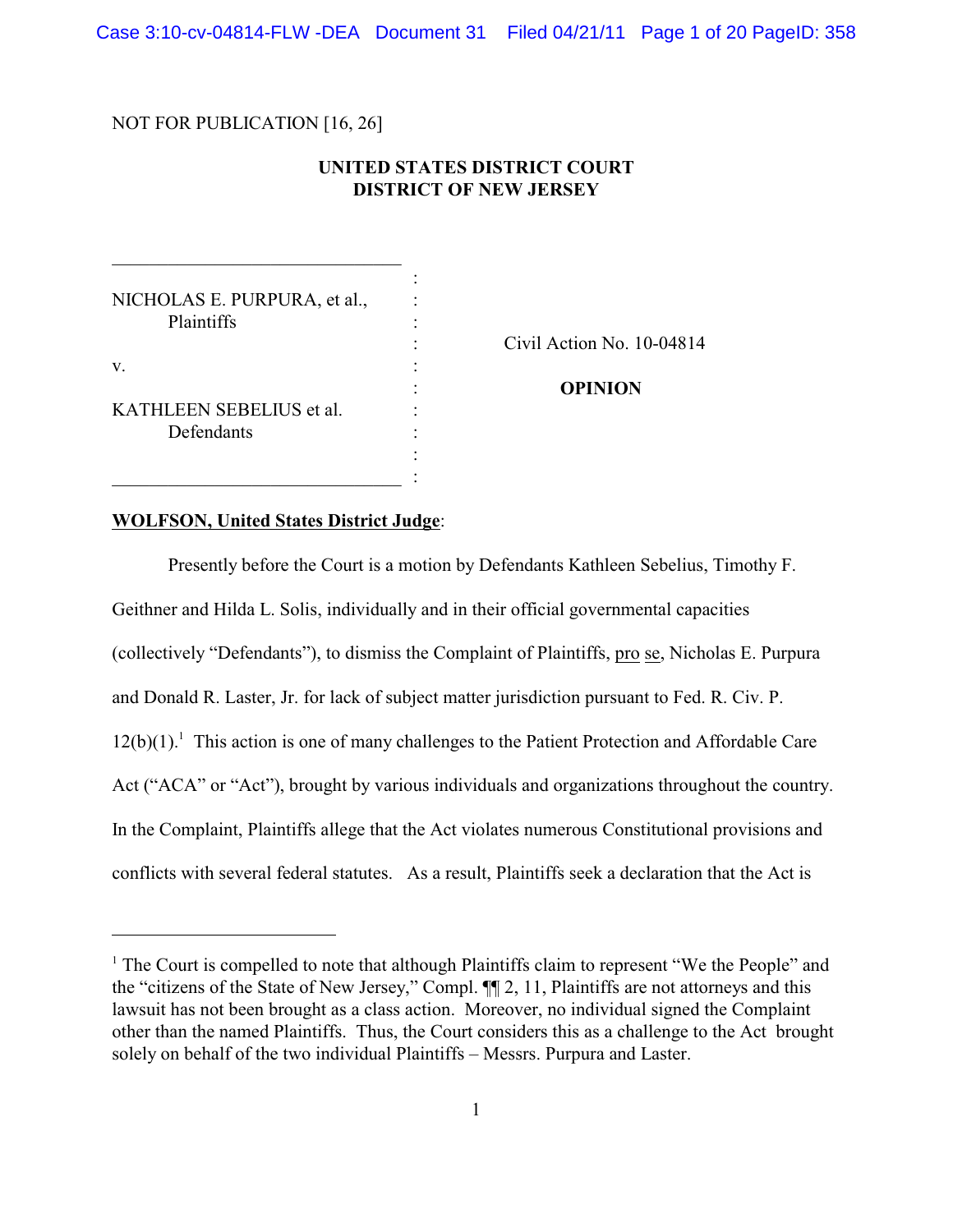unconstitutional and ask this Court to enjoin Defendants from its enforcement.

In response, Defendants filed the instant Motion to Dismiss under Fed. R. Civ. P. 12(b)(1) arguing that the Complaint does not establish Plaintiffs' standing to challenge the Act. Specifically, Defendants contend that the Complaint " reveals nothing about plaintiffs other than their names, their addresses, their affiliations with various political groups in New Jersey, and their disapproval of the challenged statute." Defs' Br. at 1. The Court has considered the motion without oral argument pursuant to Fed. R. Civ. P. 78.<sup>2</sup> For the reasons set forth below, Defendants' motion is GRANTED and the Complaint is DISMISSED.

# **I. BACKGROUND**

On March 23, 2010, President Barack Obama signed into law the Patient Protection and

Affordable Care Act, Pub. L. No 111-148, 124 Stat. 199(2010), amended by Health Care and

Education Reconciliation Act of 2010, Pub. L. No. 111-152, 124 Stat. 1029 (2010). The Act, a

<sup>&</sup>lt;sup>2</sup> The Court understands that Plaintiffs have requested oral argument. Federal Rule of Civil Procedure 78 expressly grants a district judge wide discretion to decide whether to hear oral argument on a particular motion, or instead, to decide it on the papers. Fed. R. Civ. P. 78. Similarly, the Due Process Clause of the Fifth Amendment does not compel oral argument on civil motions. See e.g., Greene v. WCI Holdings Corp., 136 F.3d 313, 316 (2d Cir.1998) ("we find no merit in [appellant's] claim that a dismissal of a complaint without an oral hearing violates due process."); Dayco Corp. v. Goodyear Tire & Rubber Co., 523 F.2d 389, 391 (6th Cir.1975) (denial of an oral hearing before granting a motion to dismiss does not violate "fundamental notions of fairness and due process of law"); Spark v. Catholic Univ., 510 F.2d 1277, 1280 (D.C.Cir.1975) ("due process does not include the right to oral argument on a motion"); Dredge Corp. v. Penny, 338 F.2d 456, 464 n. 14 (9th Cir.1964) ("The opportunity to be heard orally on questions of law is not an inherent element of procedural due process, even where substantial questions of law are involved."). Because of the limited nature of this Court's inquiry, the Court finds that oral argument would be an unnecessary use of the parties' and this Court's resources and this motion will be decided on the papers.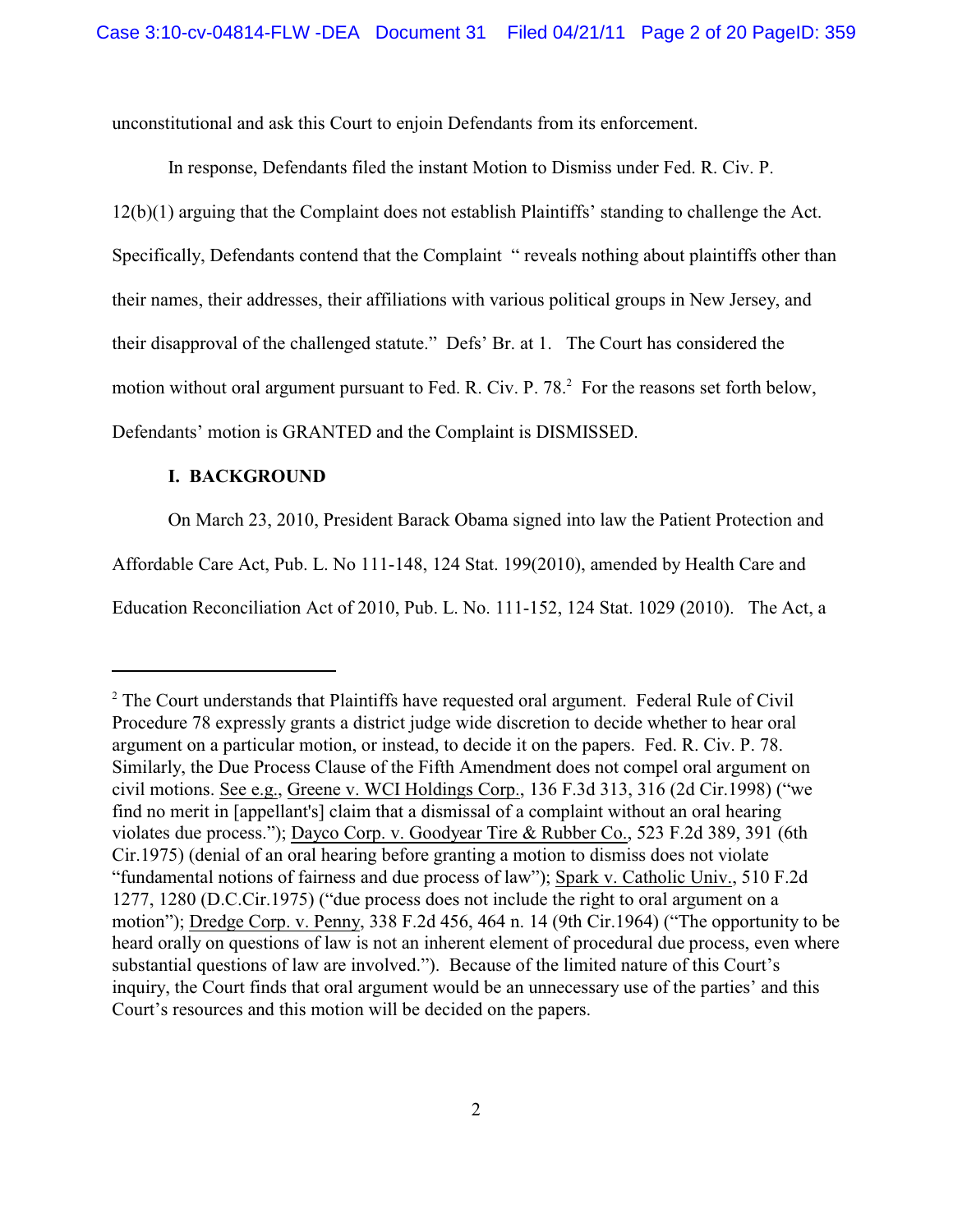broad piece of health care reform legislation, was enacted to "provide affordable health insurance, and to reduce the number of uninsured Americans 'and the escalating costs they impose on the healthcare system.'" New Jersey Physicians, Inc. v. Obama, No.10-1489, 2010 WL 5060597, at  $*1$  (D.N.J. Dec. 8, 2010) (SDW) (quoting Thomas More Law Ctr. v. Obama, 720 F. Supp. 2d 882, 886 (E.D. Mich. 2010)).

As part of the effort to provide health insurance to uninsured Americans, the Act includes a requirement to maintain minimum essential coverage ("Individual Mandate") which provides that "[a]n applicable individual shall for each month beginning after 2013 ensure that the individual, and any dependent of the individual who is an applicable individual, is covered under minimum essential coverage for such month." 26 U.S.C.  $\S$  5000(A)(a) (2010).<sup>3,4</sup> According to Congress, the Individual Mandate is essential because absent such a "requirement, many individuals would wait to purchase health insurance until they needed care," and such a result would undermine the Act's purpose of lowering the number of uninsured Americans. Act  $\S$ 1501(a)(2)(G), 10106(a).

Importantly, if an individual fails to obtain minimum essential coverage, "a monetary penalty will be imposed and included in that taxpayer's tax return." Id. § 5000A(b). The Act, however, provides various exceptions to the penalty including that no penalty shall be imposed

 $3$  An "applicable individual" is defined as any individual other than (1) those with certain religious exemptions; (2) those not lawfully present in the United States; and (3) those incarcerated. Id. § 5000A(d).

<sup>&</sup>lt;sup>4</sup> The Act defines "minimum essential coverage" as (1) a government-sponsored healthcare program (e.g. Medicare, Medicaid); (2) coverage under an eligible employer-sponsored plan; or (3) other eligible healthcare plans obtained through the market. Id. § 5000A(f).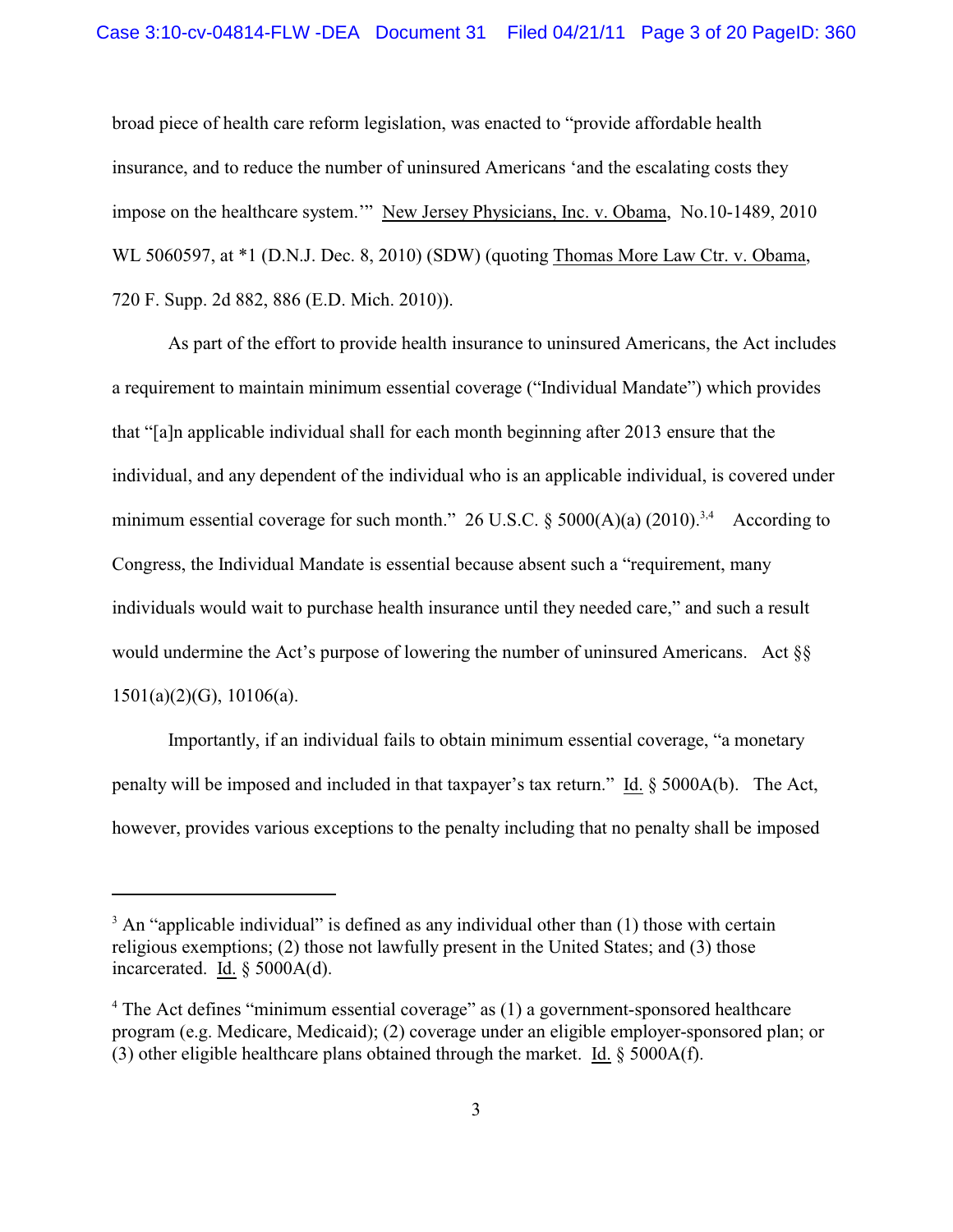upon: (1) individuals who cannot afford coverage; (2) individuals whose income falls below the tax filing threshold; (3) members of Indian tribes; (4) those without health coverage for only short time periods; and (5) those who "have suffered a hardship with respect to the capability to obtain coverage under a qualified health plan." Id. § 5000A(e).

On September 20, 2010, Plaintiffs filed a fifteen count Complaint against the Defendants alleging numerous constitutional violations arising from the passage, and eventual enforcement, of the Act.<sup>5</sup> At the outset, the Court is compelled to note that the Complaint contains a litany of conclusory allegations concerning the Act's allegedly illegal, unconstitutional and fraudulent nature. For example, in Counts One and Fourteen, Plaintiffs allege that the Act violates Articles One and Six of the Constitution since "the Senate bills were originated completely independent of any House bill [and] the Senate may not originate revenue rasing bills." Compl. ¶ 20. In Count Six, Plaintiffs allege that Act violates Article II of the Constitution because it was not signed into law by a person eligible to be President of the Untied States. Compl. ¶¶ 55-61. In Count Eleven, Plaintiffs allege that the Act violates the First Amendment because it allegedly exempts "practitioners of the Islamic or Muslim religion and the Amish religious sects," Compl. ¶ 90.6 In Count Twelve, Plaintiffs allege that the Act violates unspecified anti-trust laws.

<sup>&</sup>lt;sup>5</sup> On October 1, 2010, before properly serving the Untied States, Plaintiffs filed a petition for a temporary restraining order ("TRO") barring the implementation of the Act. On October 20, 2010, this Court denied Plaintiffs' TRO. Thereafter, Plaintiffs filed a "Reply Affidavit" in support of the TRO, which this Court construed as a request for reconsideration, and, on October 29, 2010, the Court denied the request. On December 9, 2010, Plaintiffs filed a Motion for Summary Judgment. In response, Plaintiffs filed the instant Motion to Dismiss. Because this Court grants Defendants' motion, Plaintiffs' motion is denied as moot.

<sup>&</sup>lt;sup>6</sup>The Court is compelled to note that Plaintiffs have not pointed to any particular provisions of the Act in support of their allegations, and the Court will refrain from commenting on the accuracy of these allegations.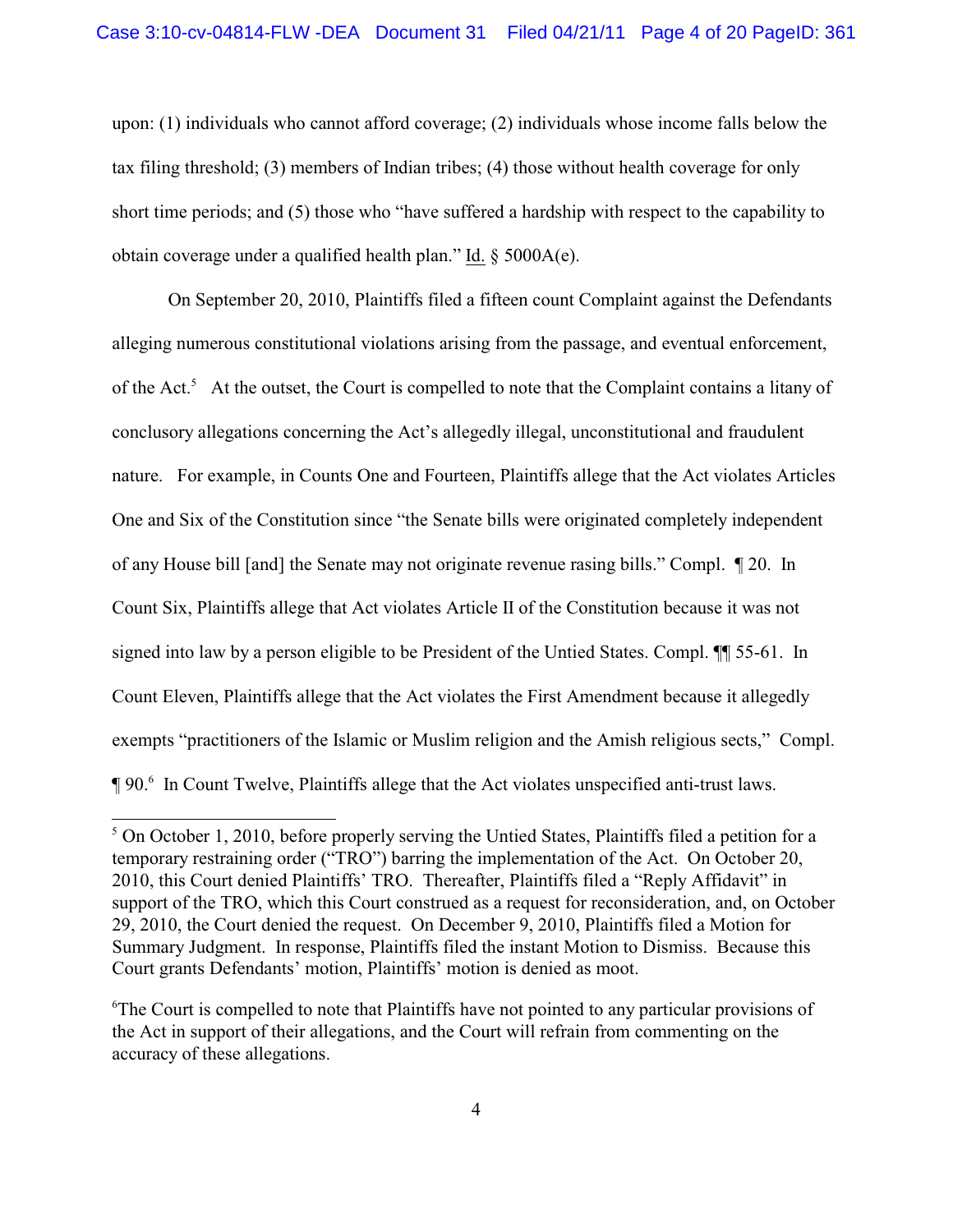Compl.¶ 94. In Count Thirteen, Plaintiffs allege that the Act violates Title VII and the Fourteenth Amendment because it allegedly "allocates \$2.55 billion in federal funding to historically black and minority serving colleges," and because it taxes tanning salons which "punishes one class of citizen" and "'exempts citizens of color' that have no need or desire to purchase said services." Compl. ¶¶ 105, 107. In addition, the Court understands Plaintiffs to assert at least seven counts challenging the minimum essential coverage provision of the Act. See, e.g., Compl. ¶¶ Counts Two, Three, Four, Seven, Nine, Ten, and Fourteen. Glaringly absent from the Complaint, however, are any factual allegations concerning how Plaintiffs Purpura and Laster will be affected by the Act or any of its provisions. At best, in their opposition to Defendants' motion, Plaintiffs contend that they are "personally effected [sic] by the 'Act'" since "Mr. Purpura is 68 years of age and loses "Medicare Advantage["]; whether he chooses or not to use it, privacy of his medical records; a violation of Amendment 4; Mr. Laster is handicapped and will now be tax [sic] on medical devices that cross State lines, and will suffer the restrictions to certain drugs, to[sic] that might not meet the cost accounting decision by government bureaucrat." Pls.' Opposition at n.6. Although these "facts" were not included in the Complaint or by Affidavit or Certification attached to any of Plaintiffs' filings, the Court will accept these facts as true for the purpose of deciding this motion.

#### **II. STANDARD OF REVIEW**

"It is a principle of first importance that federal courts are courts of limited jurisdiction." 13 Charles Alan Wright, Arthur R. Miller & Edward H. Cooper, Federal Practice and Procedure § 3522 (2d ed.1984). Accordingly, federal courts are duty-bound to ensure that they have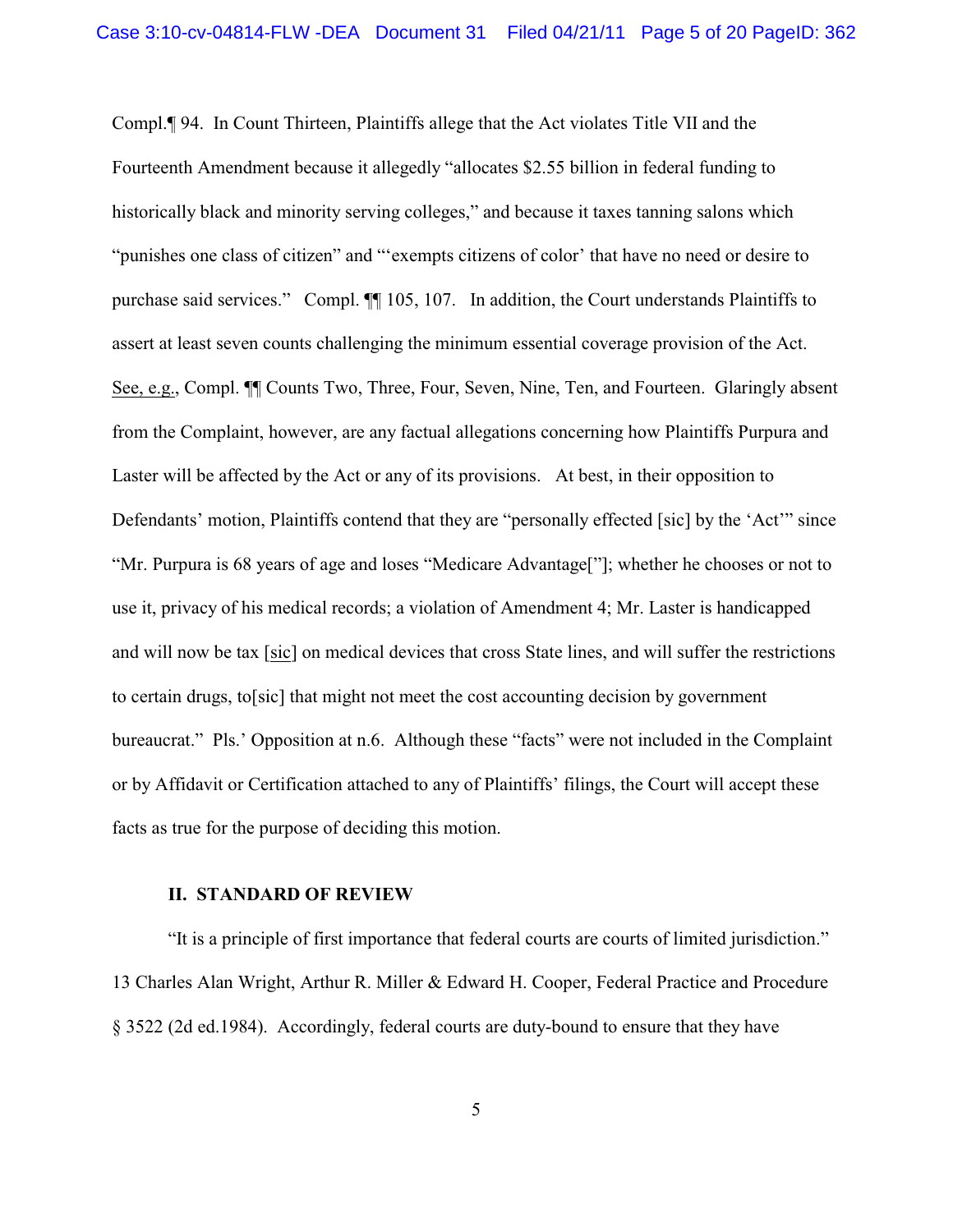jurisdiction over the matters before them. As noted previously, the instant motion was filed as one to dismiss the Complaint pursuant to Fed.R.Civ.P. 12(b)(1) for lack of subject matter jurisdiction; thus, the Plaintiffs bear the burden of establishing this Court's jurisdiction. Kehr Packages, Inc., v. Fidelcor, Inc., 926 F.2d 1406, 1409 (3d Cir. 1991).

Challenges to subject matter jurisdiction under Rule  $12(b)(1)$  may be "facial" or "factual." Taliaferro v. Darby Twp. Zoning Bd., 458 F.3d 181, 188 (3d Cir.2006) (citations omitted). Facial attacks "contest the sufficiency of the pleadings, and the trial court must accept the complaint's allegations as true." Turicentro, S.A. v. American Airlines, Inc., 303 F.3d 293, 300 n. 4 (3d Cir.2002) (citing NE Hub Partners, L.P. v. CNG Transmission Corp., 239 F.3d 333, 341 n. 7 (3d Cir.2001)); see also In re Kaiser Group Int'l Inc., 399 F.3d 558, 561 (3d Cir.2005) (In evaluating "facial" subject matter jurisdiction attacks, the court ordinarily accepts all well-pleaded factual allegations as true, and views all reasonable inferences in the plaintiff's favor). Essentially, a "facial" challenge by the defendant contests the adequacy of the language used in the pleading. Turicentro, 303 F.3d at 300 n.4. Factual challenges, on the other hand, attack the factual basis for subject matter jurisdiction; that is, in a factual challenge to jurisdiction, the defendant argues that the allegations on which jurisdiction depends are not true as a matter of fact. See Turicentro, 303 F.3d at 300. As such, the court is not confined to the allegations in the complaint, but may look beyond the pleadings to decide the dispute. Cestonaro v. United States, 211 F.3d 749, 752 (3d Cir.2000) (citing Mortensen, 549 F.2d at 891). Because the Defendants argue that Plaintiffs have not adequately alleged standing, the Court will consider this as a facial challenge to this Court's subject matter jurisdiction.

6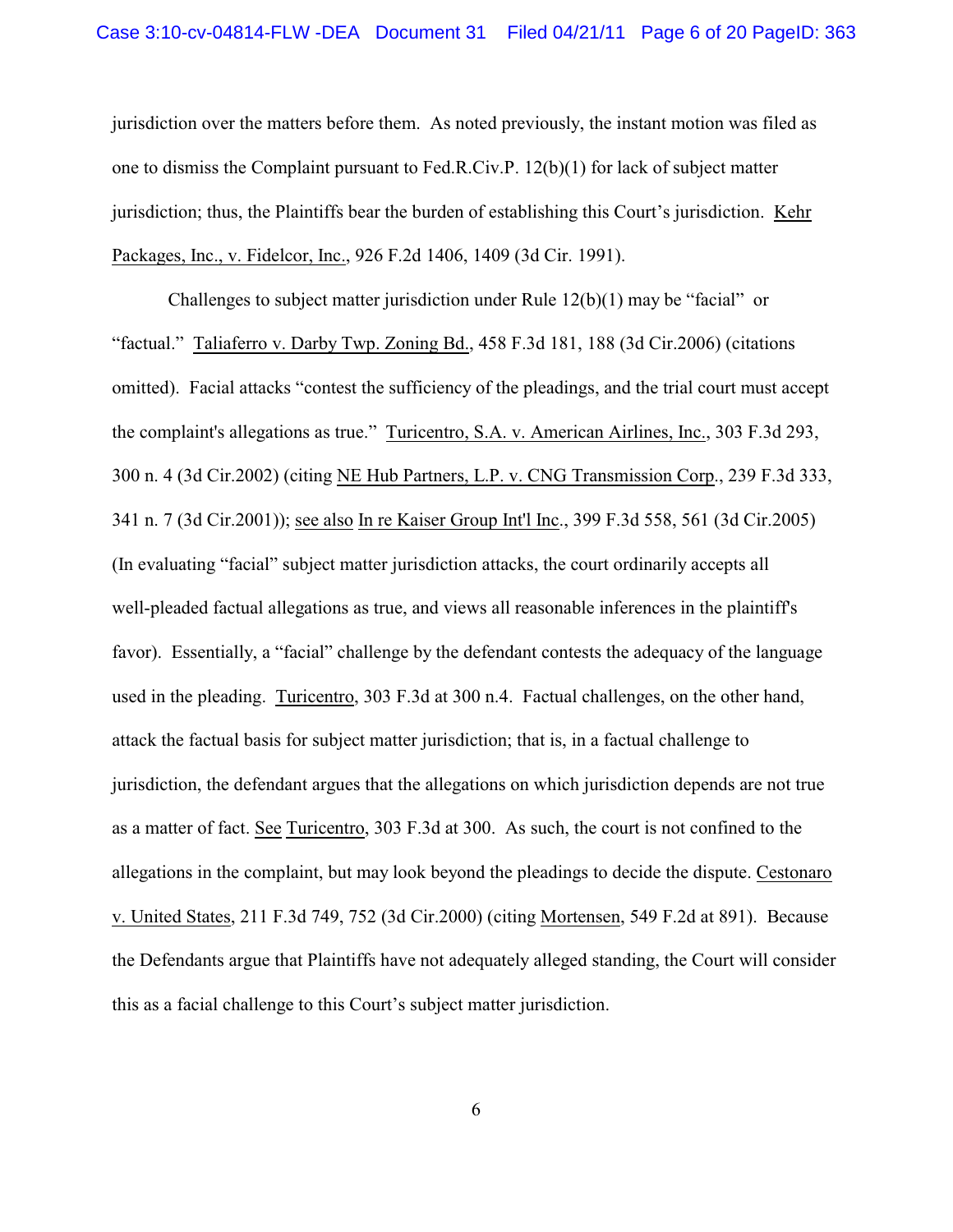#### **III. DISCUSSION**

### **A. STANDING**

requirement of Article III." Lujan v. Defenders of Wildlife, 504 U.S. 555, 560 (1992). "In Pursuant to Article III of the United States Constitution, this Court may only exercise jurisdiction over an actual case or controversy. "The doctrine of standing is one of several doctrines that reflect this fundamental limitation." Summers v. Earth Island Inst., 129 S. Ct 1142, 1149 (2009). "[S]tanding is an essential and unchanging part of the case-or-controversy essence, the question of standing is whether the litigant is entitled to have the court decide the merits of the dispute or of particular issues." Warth v. Seldin, 422 U.S. 490, 498 (1975). In other words, standing is a "threshold question." Id.

The Supreme Court has described the following requirements as the irreducible constitutional minimum of standing:

First, the plaintiff must have suffered an injury in fact—an invasion of a legally protected interest which is (a) concrete and particularized, and (b) actual or imminent, not conjectural or hypothetical. Second, there must be a causal connection between the injury and the conduct complained of-the injury has to be fairly . . . trace[able] to the challenged action of the defendant, and not . . . the result [of] the independent action of some third party not before the court. Third, it must be likely, as opposed to merely speculative, that the injury will be redressed by a favorable decision.

Lujan, 504 U.S. at 560-61 (internal quotations and citations omitted).

 131, 138 (3d Cir. 2009). The Supreme Court has explained that in order for an injury-in-fact to Although a plaintiff must establish all three elements, the "injury-in-fact" element is often the most determinative element of standing. Toll Bros., Inc., v. Twp. of Readington, 555 F.3d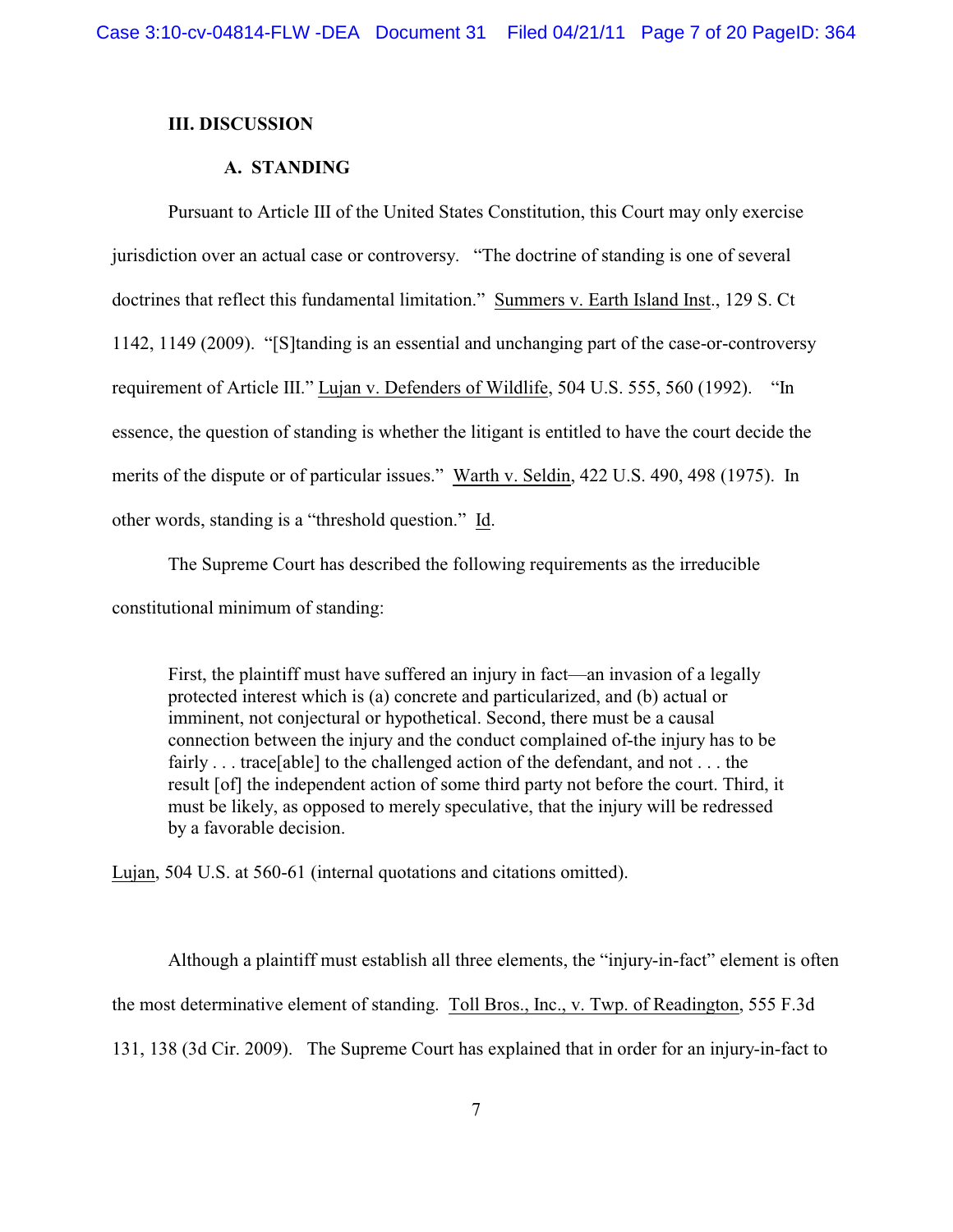be particularized, it must "affect the plaintiff in a personal and individual way." Lujan, 504 U.S. at 561 n.1. A plaintiff will fail to meet this element if the plaintiff merely raises a "generally available grievance about government – claiming only harm to his and every citizen's interest in proper application of the Constitution and laws, and seeking relief that no more directly and tangibly benefits him than it does the public at large." Id. at 573-74; see also United States v. Richardson, 418 U.S. 166, 179-80 (1974) ("[T]o invoke judicial power the claimant must have a 'personal stake in the outcome,' or a 'particular, concrete injury,' or 'a direct injury,' in short, something more than 'generalized grievances'. . . .") (citations omitted); Warth v. Seldin, 422 U.S. 490, 499-500 (1975) (rejecting the assertion of a "generalized grievance" shared in substance by a large class of citizens as sufficient grounds for a particularized injury-in-fact). The Supreme Court has further held that by refusing to hear "generalized grievances," the power of judicial review is not wielded more than is necessary to resolve an actual dispute or controversy. Lance v. Coffman, 549 U.S. 437, 441 (2007).

Importantly, a plaintiff can meet the injury-in-fact requirement by alleging harm brought about by a governmental statute, but only by demonstrating a clear and realistic danger of direct injury as a result of the operation and enforcement of the statute. Babbit v. UFW Nat'l Union, 442 U.S. 289, 298 (1979). However, a plaintiff does not need to wait for the statute to go into effect; "[i]f the injury is certainly impending that is enough." Pennsylvania v. West Virginia, 262 U.S. 553, 593 (1923). That said, in challenging a federal statute – as Plaintiffs do here – the challengers must show that they have already sustained, or are in immediate and certain danger of sustaining, a real and direct injury. O'Shea v. Littleton, 414 U.S. 488, 494 (1974); Massachusetts v Mellon, 262 U.S. 447, 488 (1923).

8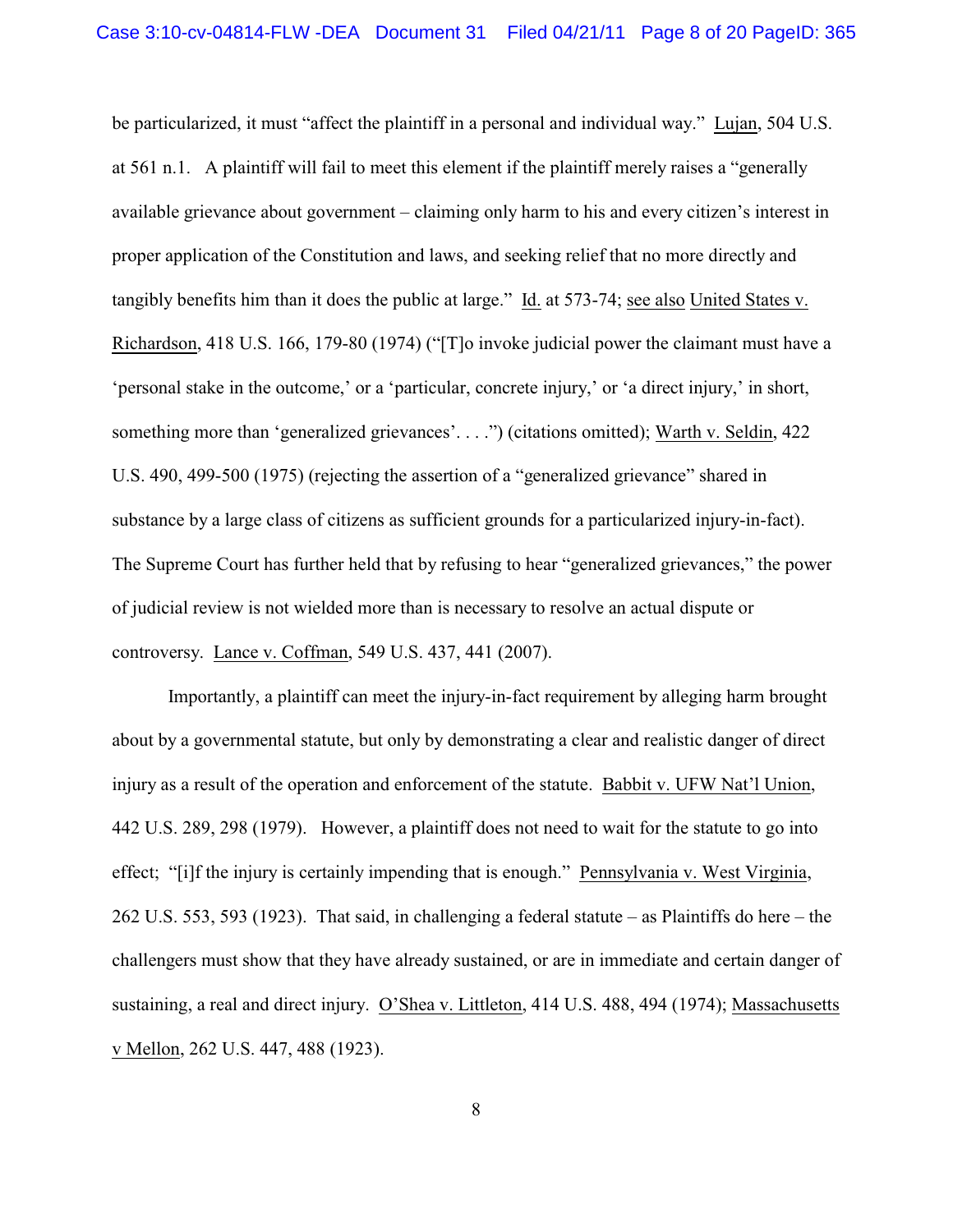### **B. OTHER CHALLENGES TO THE ACA**

considered the issue of standing.<sup>7</sup> As discussed above, since its passage, there have been several challenges to the Act brought by both individual and organizational plaintiffs. Before turning to the merits of the matter before me, this Court will survey the relevant decisions of other district courts that have

Initially, the Court notes that at least one court in this district has already considered and dismissed a challenge to the ACA on the basis of standing. In New Jersey Physicians, Inc., the court considered whether Patient Roe, an individual citizen, had standing to challenge the Act's Individual Mandate provision based on either a present or future injury. 2010 WL 506059, at

\*1,4. There, Patient Roe had asserted standing on the grounds that he had a concrete,

particularized and actual injury since he did not have health insurance, had no plans to purchase health insurance in the future and because the Act will take effect in 2014. Id. Thus, Roe argued that the Individual Mandate will require him to purchase insurance or pay the penalty upon its effective date. Id. The court, however, found that Roe's claims were "hypothetical or speculative, at best." Id. Specifically, the court explained that Roe's alleged injury was not

 $7$ In light of the growing jurisprudence on the subject, the Court has not undertaken a thorough review of all the cases to have ruled on the ACA, but, instead, since the Plaintiffs here are individuals, the Court will review some of the cases that have considered the issue of the individual plaintiff and standing to challenge the Act. However, the Court notes that some of the challenges to the Act have been brought by various States as plaintiffs. See, e.g., Florida ex rel. Bondi v. U.S. Dep't of Health and Human Serv., No. 3:10-cv-91-RV/EMT, 2011 WL 285683, at \*9, \*10 (N.D. Fla. Jan. 31, 2011) (finding standing for at least two of the State plaintiffs, alleging different injuries-in-fact than those alleged by the individual plaintiffs); Virginia ex rel. Cuccinelli v. Sebelius, 702 F. Supp. 2d 598, 607 (E.D. Va. 2010). In those cases, the courts have held that States have standing to challenge the Act since the states are seeking to protect their quasi-sovereign interests and, as a result, are often granted "special solicitude" in standing analyses. See, e.g., Massachusetts v. EPA, 549 U.S. 49, 520 (2007). Because neither of the Plaintiffs here are States, such reasoning is inapplicable.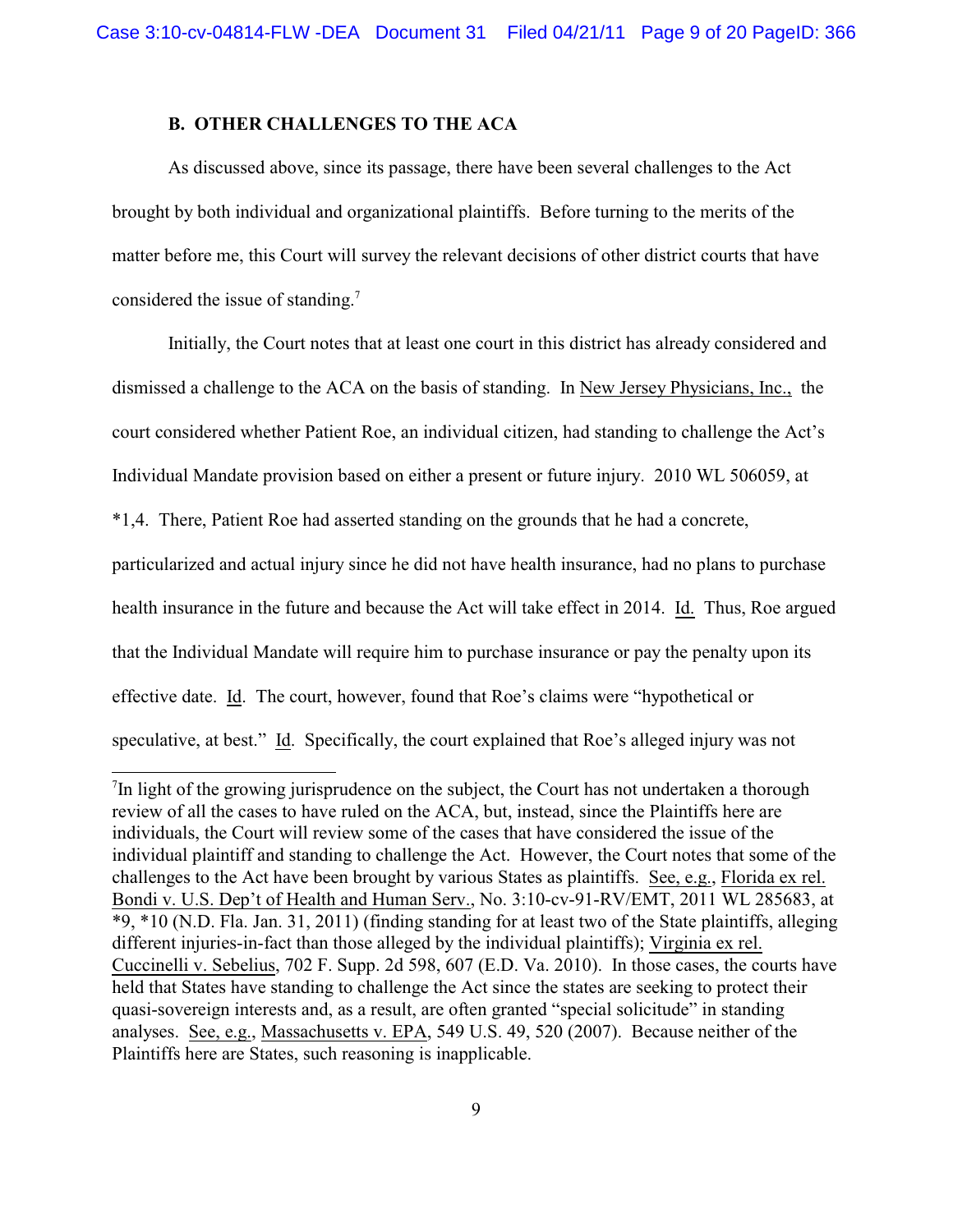"certainly impending" since Roe may not be subject to the penalty because he may be able to obtain insurance through an employer by 2014; moreover, the court noted that even if he did not obtain insurance, he may qualify for one of the exceptions to the penalty. Id. Thus, the court found that there was a "real possibility that Roe will neither have to pay for insurance nor be subject to the penalty." Id. In addition, the court found that Roe had not alleged that he was suffering a present injury since, for example, Roe did not allege that the Act imposed "financial pressure" upon him or that "he ha[d] 'arranged [his] personal affairs such that it will be a hardship for [him] to either pay for health insurance or face penalties under the Act'... or that he has to forego spending money in order to pay for the insurance." Id. As a result, the court found Roe's allegations of injuries based on the effect and enforcement of the ACA to be "purely hypothetical" and dismissed his complaint for lack of standing. Id.

Similarly, in Baldwin v. Sebelius, the court found that an individual plaintiff lacked standing to challenge various provisions of the Act including the Individual Mandate and could not assert general challenges to the Act under various constitutional provisions such as the Equal Protection clause. Baldwin v. Sebelius, No. 10-CV-1033, 2010 WL 3418436, at \*4 (S.D. Cal. Aug. 27, 2010). In relevant part, the Court noted that plaintiff had not alleged "any particularized injury stemming from the" Act. Id. at \*1,2. Specifically, the court explained that Baldwin did "not indicate whether he has health insurance or not. But that is of no moment because, even if he does not have insurance at this time, he may well satisfy the minimum coverage provision of the Act by 2014: he may take a job that offers health insurance, or qualify for Medicaid or Medicare, or he may choose to purchase health insurance before the effective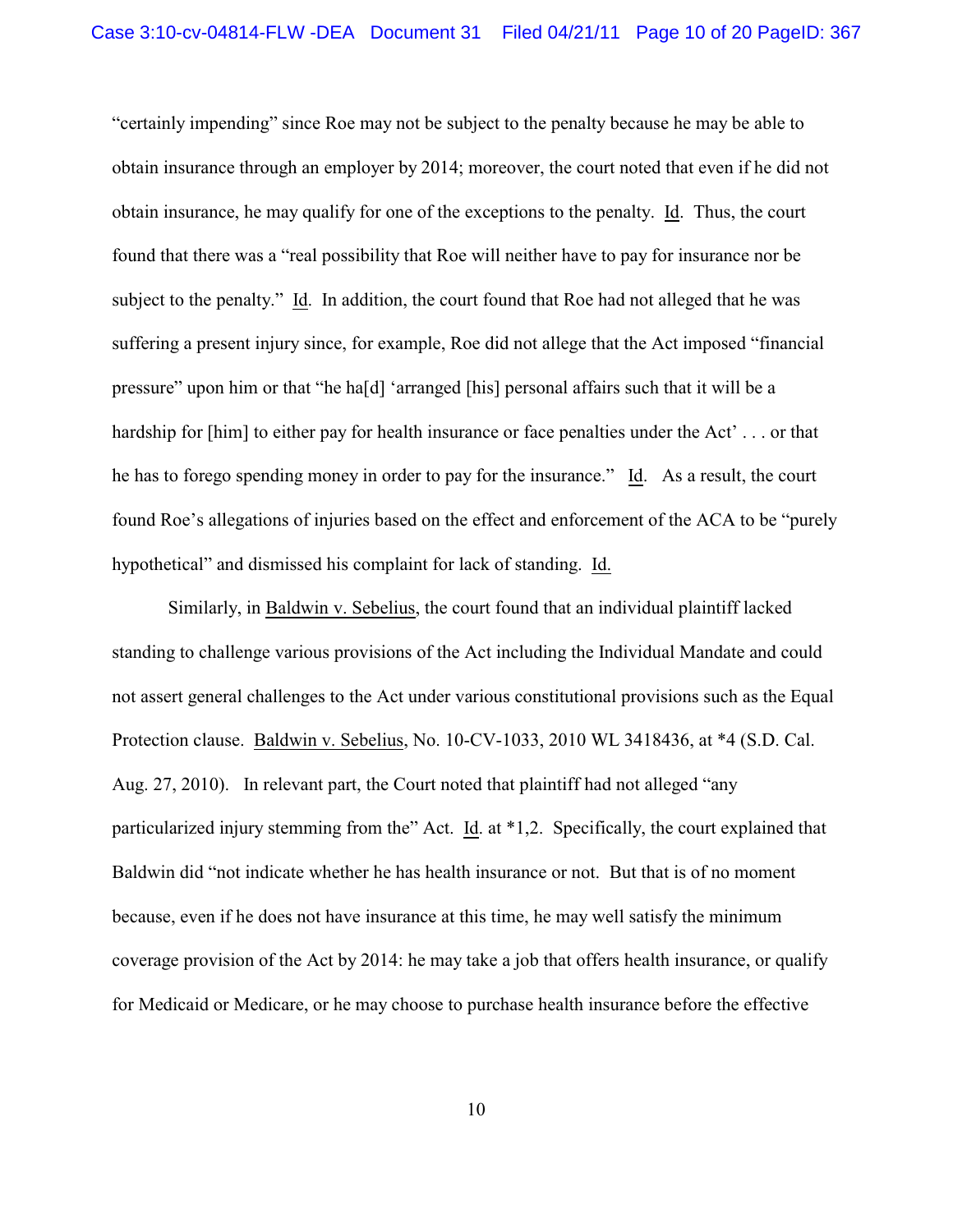date of the Act." Id. at 3. Moreover, the court noted that Baldwin "alleges no facts that he would not purchase heath insurance in 2014, but for the requirements of the Act." Id. at \*4.<sup>8</sup>

In Shreeve v. Obama, a group of approximately 25,000 individuals and entities sought to challenge the ACA by alleging that the Act violated various constitutional provisions, including Congress' enumerated powers in Article I, § 8 and the Tenth Amendment of the United States Constitution. No. 1:10-CV-71, 2010 WL 4628177, at \*1 (E.D. Tenn. Nov. 4, 2010). The court found that despite the lengthy list of constitutional violations set forth in the complaint, none of the plaintiffs could satisfy the particularized injury-in-fact requirement because none of them alleged that they currently lacked health care coverage, that they would be compelled by the Act to purchase the requisite coverage or otherwise pay a penalty, nor that they would have had to rearrange their finances or forego planned spending in order to accommodate the future requirements of the Act. Id. at \*4. ("[N]ot one plaintiff has shown 'such a personal stake in the outcome of the controversy as to assure . . . concrete adverseness' by alleging a particularized injury stemming from the ACA.") (quoting Massachusetts v. E.P.A., 549 U.S. at 497).

Similarly, in Bryant v. Holder, ten individuals without any form of health insurance

<sup>&</sup>lt;sup>8</sup>The **Baldwin** court also dismissed plaintiff's claims that the Act violated his right to privacy. 2010 WL 3418436, at \*4. In that regard, the court found that Baldwin did not and could not allege that the Act compelled him to provide personal information or that such information had been used improperly or in violation of physician-patient privilege. Id. Further, the court explained that Baldwin could not show that his medical decisions would be affected by the Act, for he failed to show that he would even be compelled to purchase health insurance by the Act's Individual Mandate provision. Id. Finally, the court noted that Baldwin did not cite any provision of the Act which would force him personally to be subject to unwanted medical treatment. Id. As a result, the Court explained, "Baldwin fails to allege a particularized injury stemming from violation of his privacy rights. If he has health insurance, the provisions of the Act may well have no affect on him; if he does not have insurance, he alleges no facts that he would not purchase health insurance in 2014, but for the requirements of the Act." Id.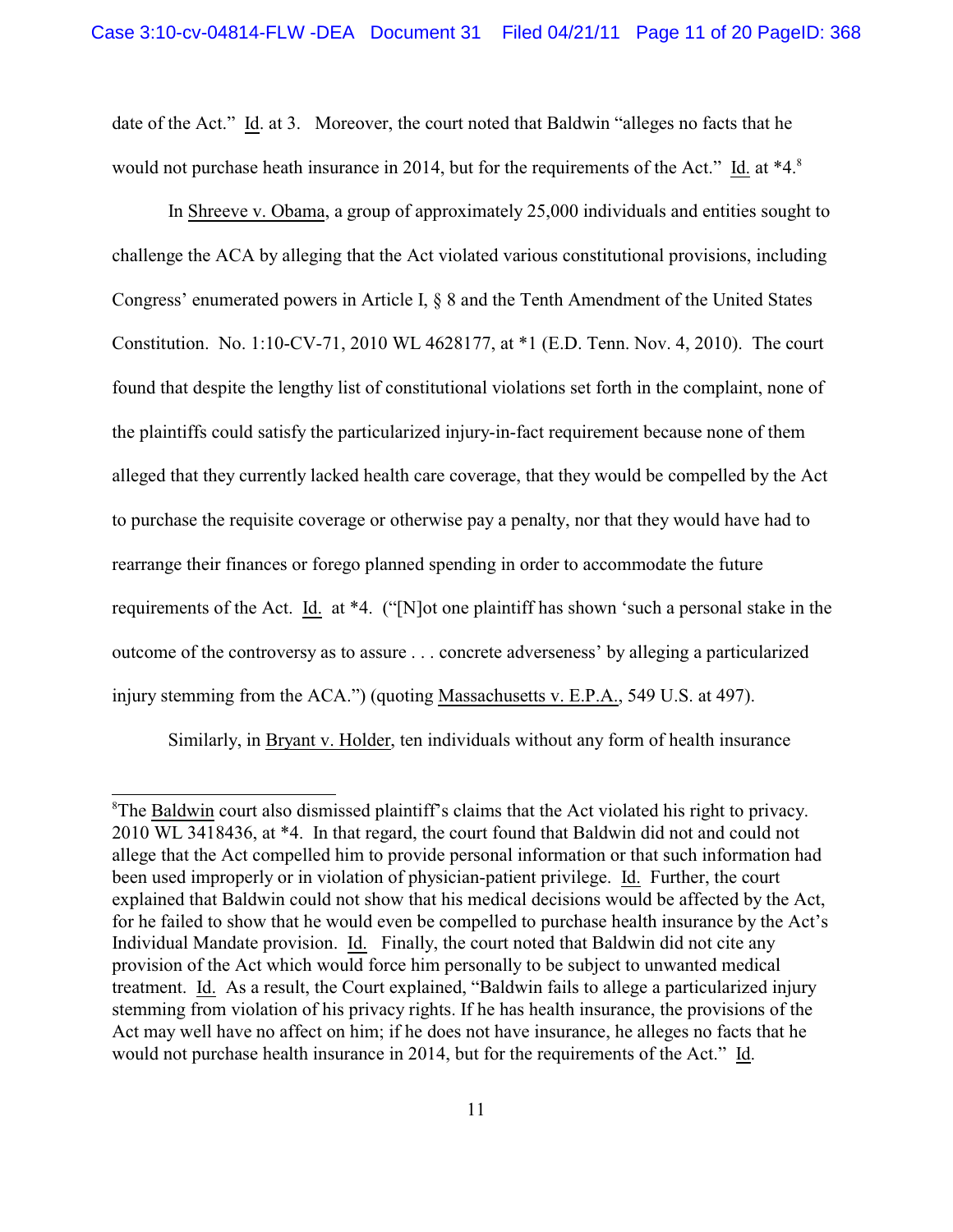coverage argued that the Individual Mandate was passed in excess of Congress' Commerce Clause power, constituted an unconstitutional taking, violated the Fifth and Fourteenth Amendment substantive due process rights, and violated the Tenth Amendment. No. 2:10-CV-76-KS-MTP, 2011 WL 710693, at \*2 (S.D. Miss. Feb. 3, 2011). There, the court held that despite plaintiffs' claims that the Individual Mandate would force them to rearrange their finances in order to purchase undesired health insurance or pay a penalty, the plaintiffs lacked standing because their allegations of direct injury were legal conclusions unsupported by facts. Id. at 11 ("Plaintiffs simply alleged that they will be subject to the minimum essential coverage—a bare legal conclusion which the Court may not accept as true.").

Conversely, several courts that have considered challenges to the Act have held that certain individual plaintiffs have standing to sue. In Thomas More Law Center v. Obama, 720 F. Supp.2d 882 (E.D.Mich.2010), several individual plaintiffs challenged the Individual Mandate and asserted standing on the ground that they had arranged their personal affairs such that it would be a hardship for them to have to pay for health insurance or face a penalty under the Act. Id. at 887-88. There, the court did not address whether the plaintiffs' alleged future injury was sufficient to confer standing, since plaintiffs had alleged a present injury, i.e., "being compelled to reorganize their affairs" to prepare for the impending requirement to purchase health insurance. Id. at 888. Moreover, the court found that plaintiffs' injuries were "fairly traceable to the Act" since "[t]here is nothing improbable about the contention that the Individual Mandate is causing plaintiffs to feel economic pressure today." Id. at 889. Indeed, the court held that plaintiffs' "decisions to forego certain spending today, so they will have the funds to pay for health insurance when the Individual Mandate takes effect in 2014, are injuries fairly traceable to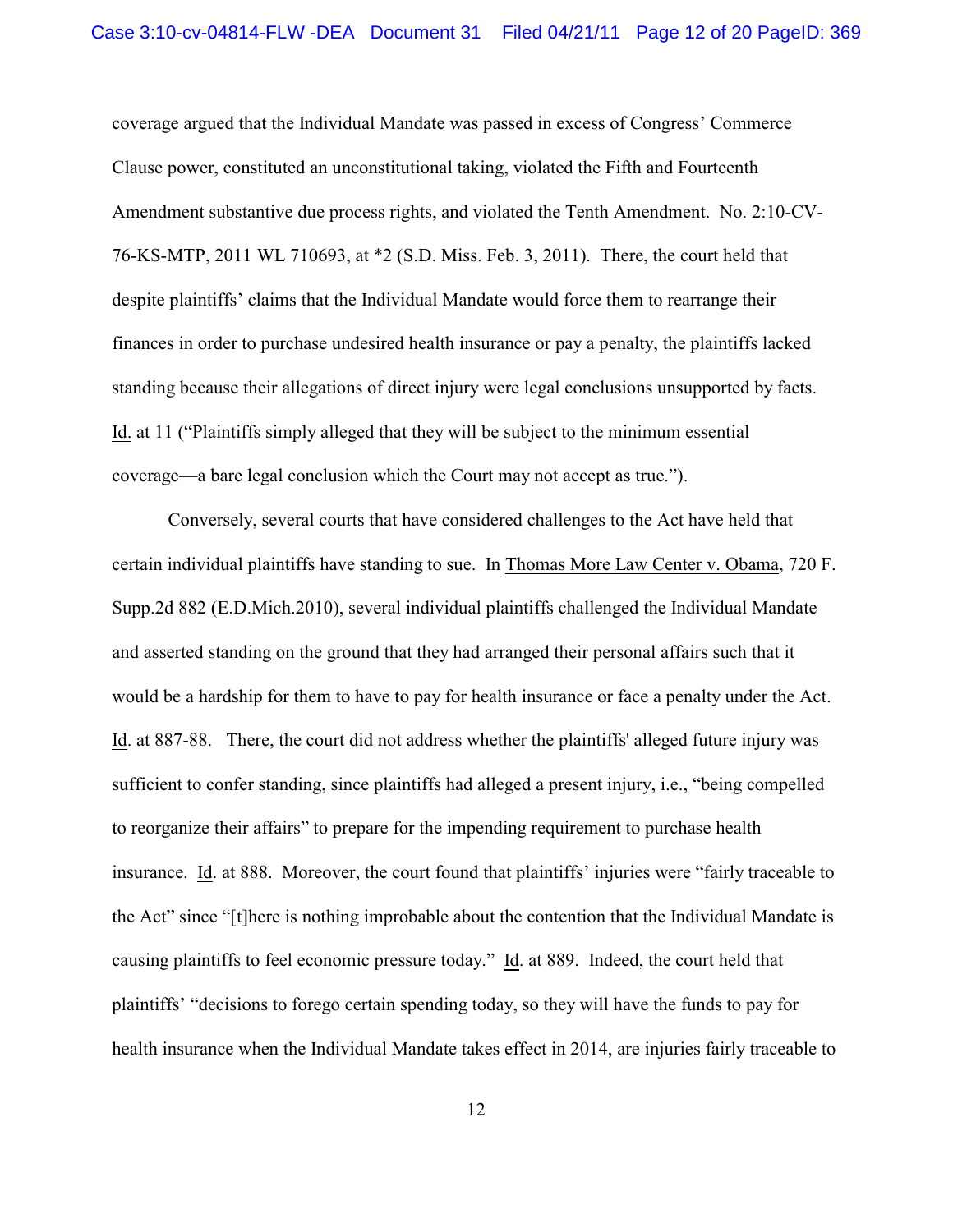the Act for the purposes of conferring standing." Id.

Similarly, in Goudy-Bachman, two individuals (the "Bachmans") challenged the ACA's Individual Mandate as an unconstitutional exercise of Congress' powers under the Commerce Clause or other enumerated powers in Article I  $\S$  8 of the U.S. Constitution.<sup>9</sup> 2011 WL 223010, at \*1, \*3. There, the Bachmans asserted a particularized injury on the grounds that they are selfemployed, do not currently have health insurance, do not and will not qualify for Medicare in 2014, and do not fall under an exception to the Individual Mandate's penalty provision. Id. at \*2. Further, the Bachmans alleged that they do not intend to purchase health insurance before the ACA goes into effect but that they would comply with the law if it is found valid. In addition, the Bachmans averred that their injury was imminent since, if they are forced to purchase health insurance or pay a penalty when the Act goes into effect in 2014, they will not be able to afford to presently purchase a new vehicle with a five-year financing plan, the only plan affordable to them. Id. at \*3. In other words, the Bachmans argued that but for the Individual Mandate, they would have enough disposable income to afford the vehicle. Id. The court agreed that Plaintiffs had standing. In Goudy-Bachman, as in Thomas More Law Ctr., the court held that the economic pressure of rearranging finances and making concrete changes in a current financial plan was an injury-in-fact sufficient to satisfy the standing requirements. Id. at \*5, \*6. Specifically, the court found that the decision to forego the purchase of a new vehicle was not abstract or remote, but based on compliance with a law that will go into effect at a designated

The Goudy Bachman court appears to intend to address the challenge in two parts. In its initial opinion, the court ruled on jurisdictional issues including standing and ripeness. The Court however reserved ruling on the remaining substantive issues of whether the Bachmans "have stated a plausible claim that the mandate exceeds Congress's authority under the Commerce Claus." Goudy-Bachman, 2011 WL 223010, at \*12. 9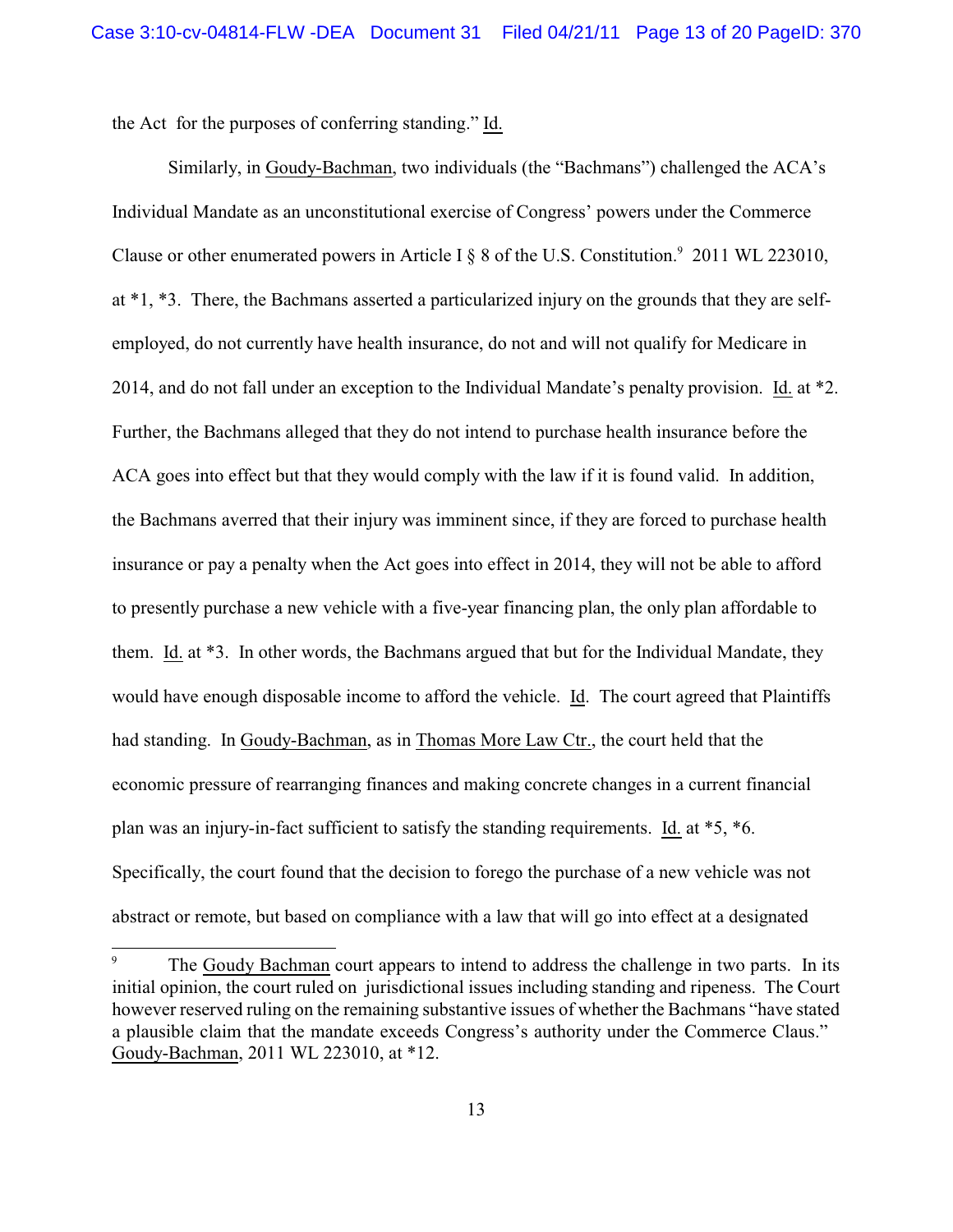time in the near future. Id. at \*6. Moreover, the court explained that the decision to forego the purchase was "fairly traceable" to the Individual Mandate and plaintiffs' attempt to ensure their ability to comply with the provision once it goes into effect. Id. at \*7

Similarly, in Liberty University v. Geithner, No. 6:10-cv-00015-nkm, 2010 WL 4860299 (W.D. Va. Nov. 30, 2010), two individuals challenged the Individual Mandate claiming that its impending enforcement forced them to "make 'significant and costly changes' in their personal financial planning, necessitating 'significant lifestyle . . . changes' and extensive reorganization of their personal and financial affairs." Id. There, the court found that those individual plaintiffs sufficiently alleged an injury-in-fact to confer standing. 2010 WL 4860299, at \*7. Indeed, the court explained that "[t]he present or near-future costs of complying with a statute that has not yet gone into effect can be an injury in fact sufficient to confer standing." Id. While the court did acknowledge the uncertainty as to whether the plaintiffs would continue to fall within the requirements of the ACA by 2014, the court explained that "[t]aking the allegations as true, it is clear that the signficant adjustments that Plaintiffs must make to their financial affairs in anticipation of the mandatory coverage requirements are fairly traceable to the Act's requirements." Id. Accordingly, the court held that the individual plaintiffs had standing to challenge the Individual Mandate.

#### C. THE PRESENT MATTER

As discussed above, Plaintiffs in the instant matter have alleged few, if any, facts demonstrating the effect that the Act has on them currently or the effect that the Act will have in the future. At best, the Court understands Plaintiffs to allege that Mr. Purpura is 68 years old and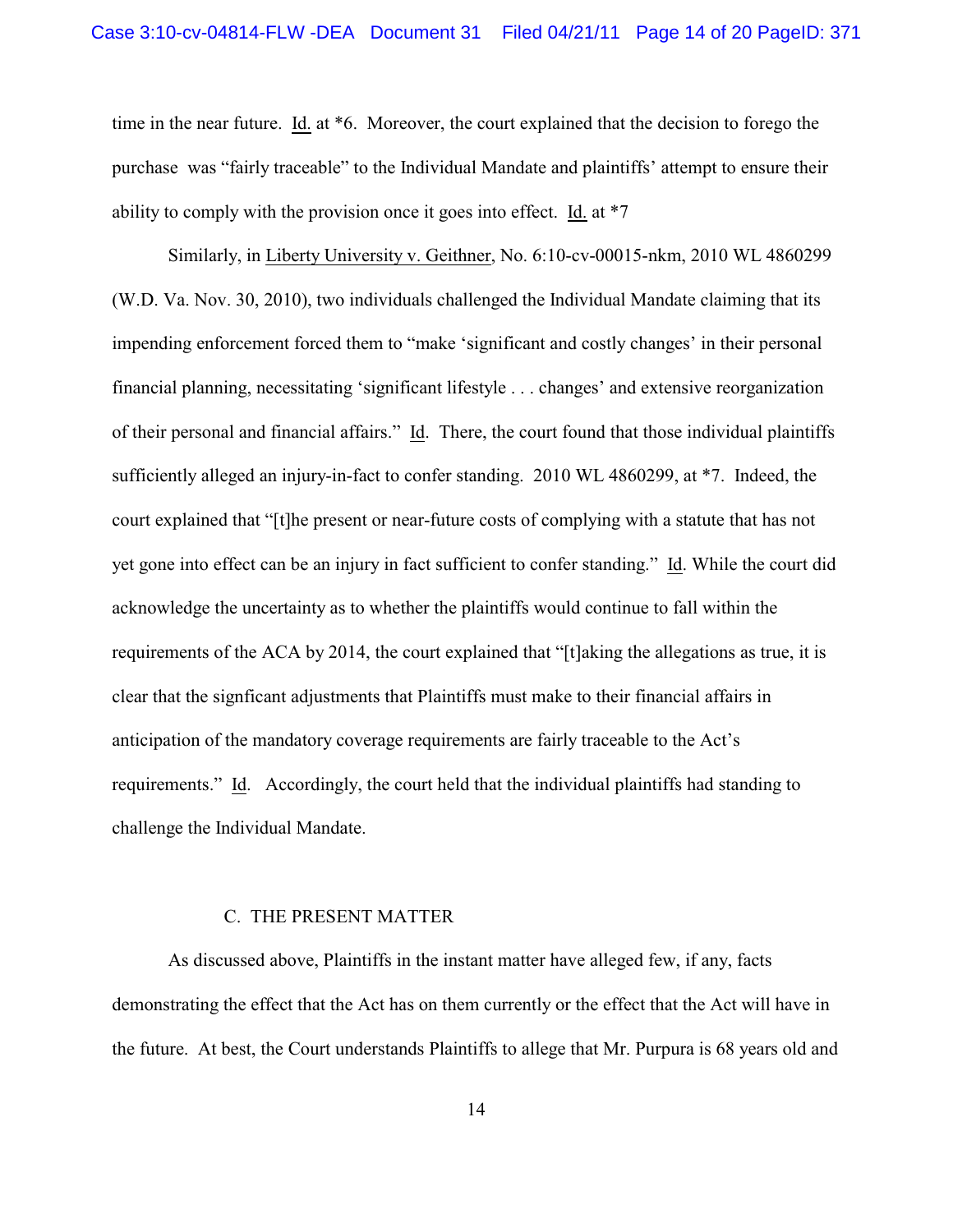that the Act will cause him to lose "Medicare Advantage" and the privacy of his medical records. In addition, the court understands Plaintiffs to allege that Mr. Laster is handicapped and that the Act will cause him to "be tax[sic] on medical devices that cross State lines, and will suffer restrictions to certain drugs." Considered on their own, as well as in light of the numerous challenges to the Act that have already come before district courts and these courts' standing analyses, it is clear that these allegations fail to establish Plaintiffs' standing to challenge any of the provisions of the Act.

Initially, the Court notes that to the extent Plaintiffs allege constitutional harms in Counts One, Five, Six, Eight, Eleven, Twelve, Thirteen and Fifteen, these harms are, at best, generalized grievances for which Plaintiffs have no standing. For example, in Counts One and Fourteen, Plaintiffs claim that the Act violates Articles 1 and 6, in that the "Senate bills were originated completely independent of any House bill. [But] [t]he Senate may not originate revenue raising bills." Compl.¶¶ 19, 119. Similarly, in Count Five, Plaintiffs allege that the "Act placed taxes on medical devices exported from the individual States." Compl. ¶ 49. In Count Six, Plaintiffs allege that the Act is unconstitutional because President Obama is "ineligible to hold the office of President." Id. ¶ 56. In Count Eight, Plaintiffs appear to allege that the Act is unconstitutional because it "grants access to the General Government unconditionally. . .to access and seize the private records of individuals." Id. ¶ 70. In Count Eleven, Plaintiffs allege that the Act violates the First Amendment and in Count Twelve that the Act violates unspecified "anti-trust" laws. Id. ¶¶ 89-91, 94. In Count Thirteen, Plaintiffs allege that the Act violates the Fourteenth Amendment because the Act provides funding to "historically black and minority serving colleges" and taxes tanning salons. Compl. ¶ 105-113. Finally, in Count Fifteen, Plaintiffs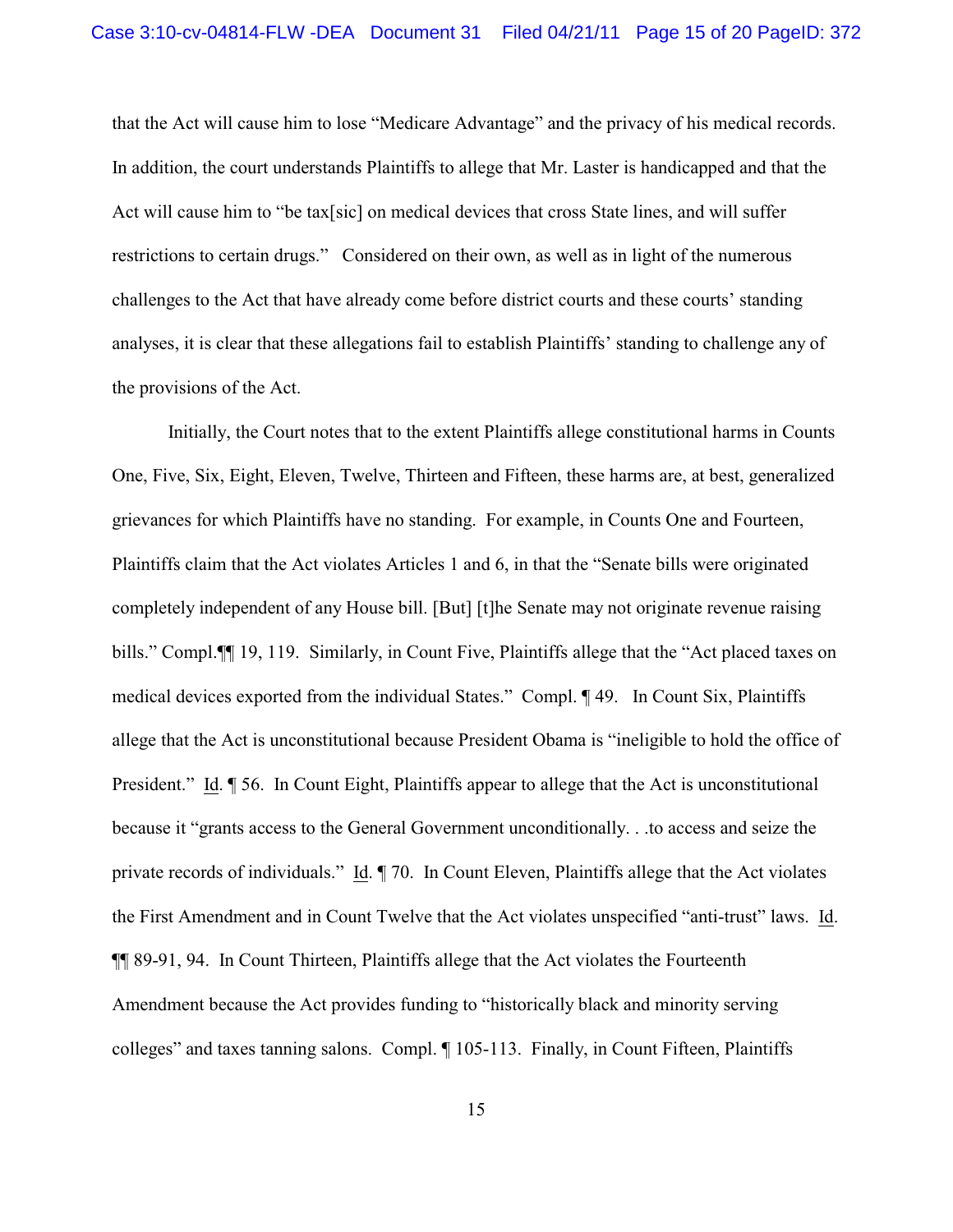allege that the Act encroaches on the sovereignty of the State of New Jersey. Compl. ¶¶ 121-138. In light of these conclusory statements alleging general harm under the Constitution, and in the absence of any facts about the effect of these harms on Plantiffs as individuals, it is patently clear to this Court that, contrary to what is clearly required to establish standing, Plaintiffs have not alleged an injury in fact sufficient to establish standing. See, e.g., Lujan, 504 U.S. at 561 n.1 (holding that for an injury-in-fact to be particularized, it must "affect the plaintiff in a personal and individual way."). Indeed, the Court finds that Plaintiffs' claims amount to nothing more than "generally available grievance[s] about government—claiming only harm to [Plaintiffs'] and every citizen's interest in proper application of the Constitution and laws, and seeking relief that no more directly and tangibly benefits him than it does the public at large " Id. at 573-74. As a result, the Court dismisses these Counts for lack of standing.

 complying with the Act."). As discussed above, when analyzing standing for purposes of In addition, the Court finds that in the remaining Counts of the Complaint – Counts Two, Three, Four, Seven, Nine, Ten, and Fourteen – Plaintiffs appear to contest the Individual Mandate provisions of the Act. See, e.g., Compl. 1 29 ("[t]he Act requires that selected groups of people. . . [to] engage in a specific type of commerce as dictated by "Act"); Compl. ¶ 45("The various mandates in the Act are direct taxes that are required to be paid by individuals . . ."); Compl.¶ 65 ("[t]he Act unconstitutionally levies additional tax based on "gross income" for not determining subject matter jurisdiction, a court must initially determine whether Plaintiffs have suffered an injury that is: (a) concrete and particularized; and (b) actual or imminent, and not hypothetical or conjectural. Lujan, 504 U.S. 560-61. Plaintiffs here have failed to allege any concrete or particularized harm, nor have they alleged that such harm is concrete and imminent.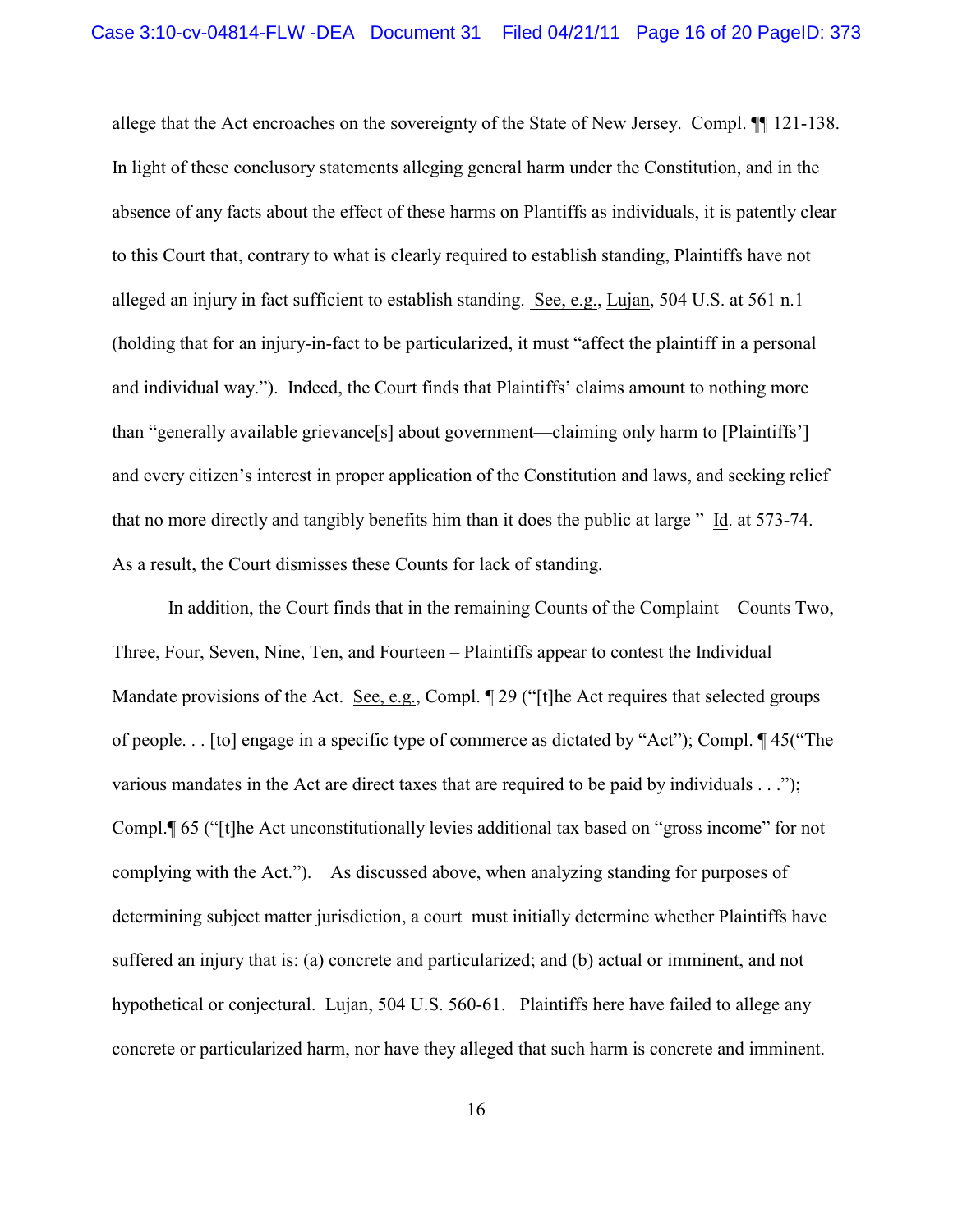Initially, the Court notes that Plaintiffs have not sufficiently alleged that they will be subject to the Act's Individual Mandate. As discussed above, the courts that have addressed individual standing have required the plaintiffs to allege and demonstrate that they are or will be subject to the Act's provisions. See, e.g., New Jersey Physicians, 2010 WL 5060597, at \*4 (dismissing for lack of standing because the individual plaintiff failed to establish with certainty that he would fall under the Individual Mandate provision by 2014); Bryant, 2011 WL 710693, at \*11 (dismissing for lack of standing where plaintiffs "simply alleged that they will be subject to the [Individual Mandate]—a bare legal conclusion which the Court may not accept as true"); Baldwin, 2010 WL 3418436, at  $*3$  (dismissing for lack of standing after finding that "it is impossible to know now whether or not Plaintiff will be subject to or compliant with the Act in 2014"); cf. Goudy-Bachman, 2011 WL 223010, at \*1 (concluding that plaintiffs' supporting documents and affidavits sufficiently showed that they would fall subject to the Individual Mandate provision, which was required for them to show standing). Here, neither the Complaint nor the supporting documents nor the voluminous briefs sufficiently allege – or for that matter, allege at all – that Plaintiffs will be subject to the Act's Individual mandate provision.<sup>10</sup> For example, the Complaint does not indicate, inter alia, whether Plaintiffs currently have health insurance, whether they are currently employed or whether they may be employed in the future by an entity that will be required to provide health insurance under the Act. See, e.g., Baldwin, 2010 WL 3418436, at \*3. Moreover, Plaintiffs have not alleged whether they may fall into one

<sup>&</sup>lt;sup>10</sup> Notably, unlike the majority of the plaintiffs to challenge the Act, Plaintiffs here have not provided affidavits, certification or any supporting documentation that would demonstrate the effects of the Act upon them personally. The only facts that the Court could glean from Plaintiffs' voluminous filings are the facts set forth in footnote six of Plaintiffs' Opposition to this motion. See pg. 5, supra.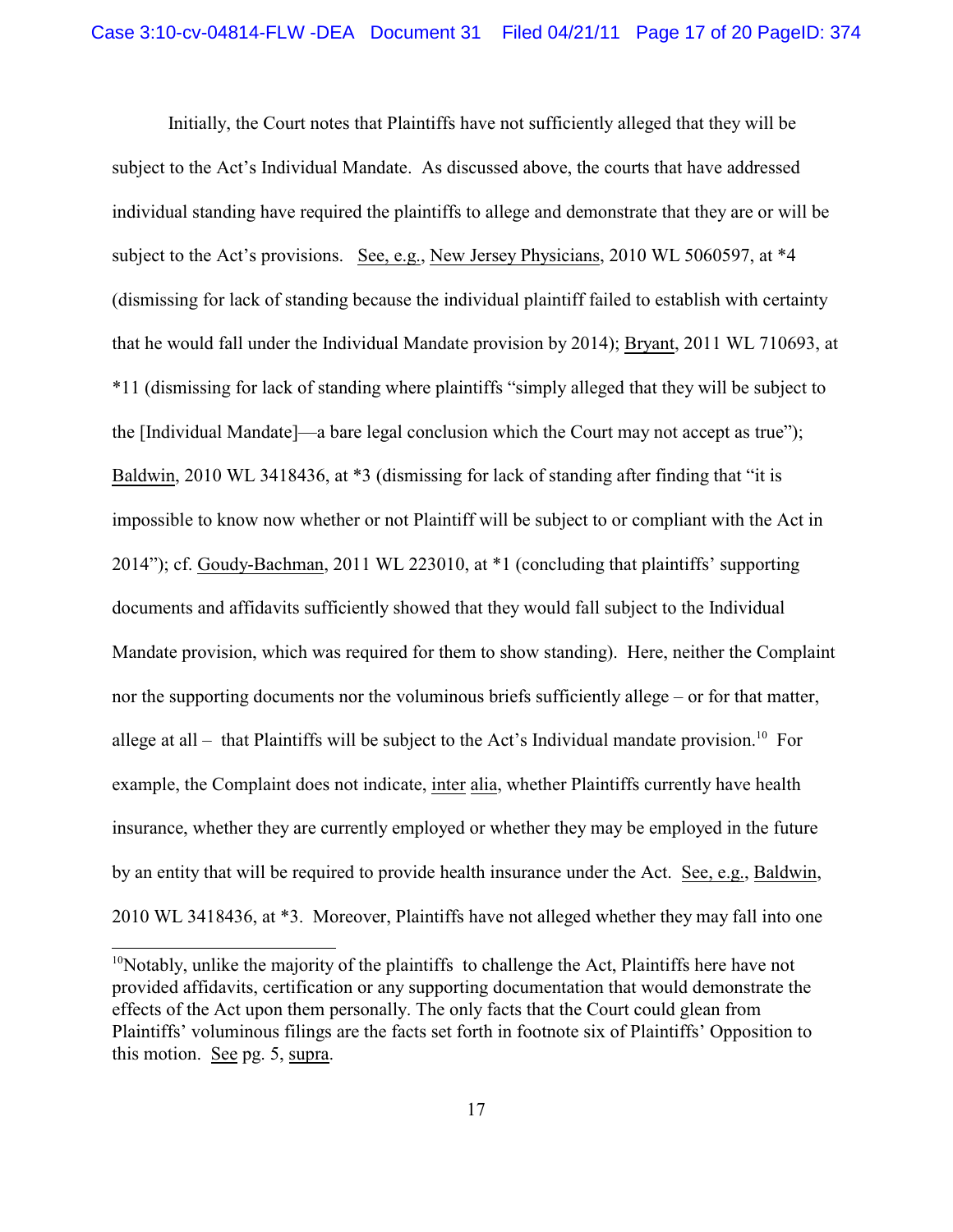of the exemptions to the Individual Mandate, i.e., the insufficient income exemption . See, e.g.,

New Jersey Physicians, Inc., 2010 WL 5060597, at \*4. Further, Plaintiffs have not alleged that

they will refrain from purchasing health insurance before the Mandate becomes effective. See,

e.g., Goudy-Bachman, 2011 WL 223010, at \*3 (holding that plaintiffs had standing where

plaintiffs alleged, in relevant part, that they did not intend to purchase health insurance before the

Act's effective date). As a result, the Court finds that Plaintiffs have failed to demonstrate that

they will be subject to the provisions of the Act, an initial step in this inquiry.  $11$ 

In addition, with regard to Mr. Laster, the Court is aware of no facts concerning Mr. Laster other than that he is allegedly handicapped and that he believes the Act may subject him to a tax on unspecified medical devices and that he may not be able to receive certain drugs. Pl's Opp. at n. 6. Not only are these facts unspecific, they are also entirely conjectural and

 $<sup>11</sup>$  Indeed, the Court notes that contrary to what Plaintiffs appear to assert, the meager facts set</sup> forth in footnote six to Plaintiffs' Opposition – the only facts asserted by Plaintiffs at all in this matter – appear to suggest that Plaintiff Purpura would not be subject to the Act's Individual Mandate since, based on his age alone, Mr. Purpura appears to qualify for Medicare. 42 U.S.C. § 426(a) ("[e]very individual who has attained age 65 and is entitled to monthly [Social Security] benefits. . .shall be entitled to hospital insurance benefits under Part A of [the Medicare Act]."). Because Medicare would satisfy the individual mandate, Mr. Purpura has not established that he will be subject to the Act. See, e.g., Mead, 2011 WL 61139, at  $*6$  (holding that an individual plaintiff lacked standing because she was sixty-two and, thus, would be entitled to receive Medicare when the Act goes into effect in 2014.). While the Mead court noted that individuals over sixty-five may opt out of Medicare benefits,to do so, they must also forgo their Social Security benefits. Mead, 2011 WL 61139, at \*6 (citing Social Security Administration, POMS Section HI 00801.002 Waiver of HI Entitlement by Monthly Beneficiary, available at http://policy.ssa.gov/poms.nsf/lnx/0600801002); see also Hall v. Sebelius, -- F. Supp. 2d --, No. 08-1715, 2011 WL 891818 (D.D.C. March 16, 2011). In that regard, the Mead court noted that while the Amended Complaint stated that plaintiff Mead intended to refuse to enroll in Medicare, it did not aver that she intended to forgo her Social Security benefits. Mead, 2011 WL 61139, at \*6. "In the absence of such an allegation, the Court is not persuaded that there is a substantial probability that she will reject her monthly Social Security checks and therefore not be covered under Medicare Part A in 2014." Id. Here, Plaintiffs make no allegations whatsoever concerning Social Security or Medicare. Moreover, the Court is not clear what Plaintiff means by the statement that the Act will cause him to lose "Medicare Advantage." Thus, on its face, it appears that Mr. Purpura's age alone would qualify him for Medicare. In addition, Plaintiff's general reference to the "privacy of his medical records" is insufficient to confer standing on Mr. Purpura to challenge the Act .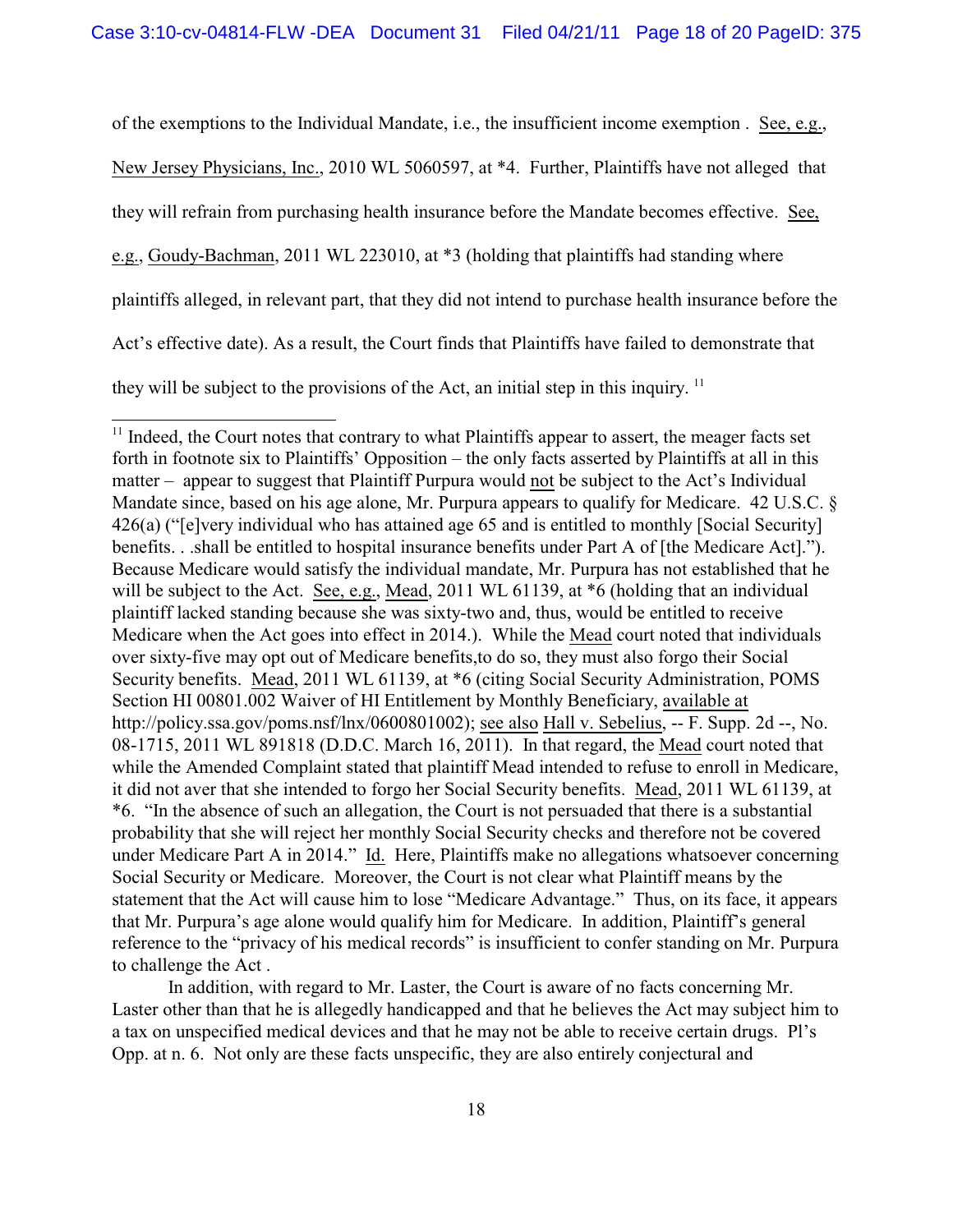However, even if Plaintiffs had sufficiently alleged that they would be subject to the Individual Mandate, Plaintiffs have failed to allege that the Individual Mandate has caused, or will cause them, a personal and particularized injury. For example, unlike the individual plaintiffs in Thomas More Law Center and Liberty University, neither Mr. Purpura nor Mr. Laster have alleged that they have been forced to reorganize their financial affairs to prepare for the impending requirement to purchase health insurance or pay a penalty. Thomas More Law Center, 720 F. Supp. 2d at 888; Liberty University, 2010 WL 4860299, at \*7 . Similarly, unlike the plaintiffs in Goudy Bachman, Plaintiffs here have not alleged that they have had to forego or will have to forego current expenditures to ensure their ability to comply with the Individual Mandate. 2011 WL 223010, at \* 3. Indeed, Plaintiffs have not alleged any facts whatsoever regarding their financial situations, let alone set forth any facts demonstrating their inability to make purchases as a result of the Act. Instead, Plaintiffs assert their belief that a "violation of the Constitution is an immediate personal injury of every citizen of this [sic] United States," Pl's Opp. at 9; however, as discussed throughout this opinion, such a generalized type of injury flies in the face of well-established Supreme Court precedent requiring every Plaintiff to demonstrate a concrete, particularized injury before he may be heard by a federal court. Lujan, 504 U.S. at 573-75; United States v. Richardson, 418 U.S. at 179-80; Warth, 422 U.S. at 499-500. Plaintiffs' generalized grievances about allegedly unconstitutional government action do not amount to standing. Lujan, 504 U.S. at 573-75; United States v. Richardson, 418 U.S. at 179-80; Warth, 422 U.S. at 499-500.

hypothetical and, therefore, insufficient to confer standing on Mr. Laster.